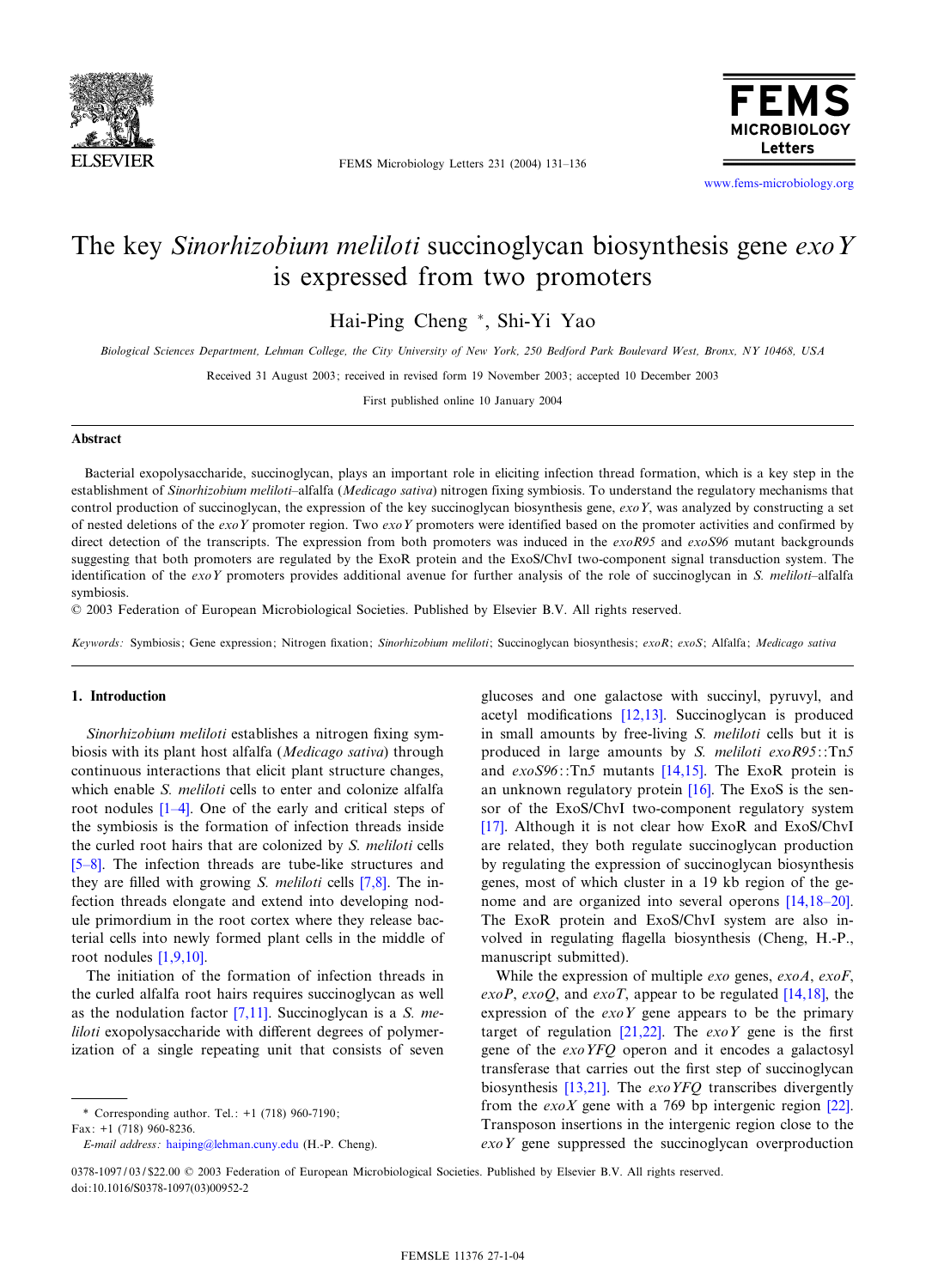<span id="page-1-0"></span>caused by exoR95 and exoS96 mutations and brought the [leve](#page-5-0)ls of succinoglycan production to that of the wild-type [22]. However, transposon insertions in areas further away from the  $exoY$  gene did not suppress the succinoglycan [over](#page-5-0)production caused by exoR95 and exoS96 mutations [22]. This suggests that the region of the  $exoY$  promoter is targeted by the ExoR protein and ExoS/ChvI system in regulating succinoglycan production. In addition to ExoR and ExoS/ChvI, the production o[f suc](#page-5-0)cinogly[can](#page-5-0) appears [to b](#page-5-0)e regul[ated](#page-5-0) also by th[e Ex](#page-5-0)oD  $[23]$ , ExoX  $[22]$ , MucR [24], SyrM [25], and SyrA [26] proteins.

To further characterize the regulation of the  $exoY$  gene expression and understand the role of succinoglycan in symbiosis, a set of nested deletions of the  $exoY$  promoter regions was constructed and fused to the  $exoY-gfp$  (green fluorescence protein) fusion. The analyses of fluorescence intensity and mRNA transcripts suggest that there are two different  $\exp Y$  promoters and none of them appear to be controlled directly by the ExoR protein or the ExoS/ChvI two-component regulatory system.

### 2. Materials and methods

## 2.1. Strains and growth media

S. [melil](#page-5-0)oti Rm1021 (Str<sup>r</sup>) was used as the wild-type strain [27], and Rm7095 (exoR95) and Rm7096 (exoS96) were used to determine the effect of the  $exoR95$ : :Tn5 and  $exoS96$ : :Tn5 mutations on the expression of the  $exoY$ gene. Escherichia coli DH5 $\alpha$  [was](#page-5-0) used for plasmid constructions and preparations [17], and E. coli M[T616](#page-5-0) (pRK600, Cm<sup>r</sup>) was used as a helper in conjugation [27]. Luria^Bertani (LB) medium was used for the growth of E. coli strains, and LB supplemented with 2.5 mM MgSO4 and  $2.5$  [mM](#page-5-0) CaCl<sub>2</sub> (LB/MC) was used [for](#page-5-0) all S. meliloti strains [27]. Z-MGS minimal medium [27] was used to prepare cells for *exoY* promoter activity analyses. Agar (1.5%) was added to make solid media. Antibiotics were used at the indicated concentrations: chloramphenicol, 10  $\mu$ g ml<sup>-1</sup>; kanamycin, 25  $\mu$ g ml<sup>-1</sup>; neomycin, 200  $\mu$ g ml<sup>-1</sup>; and streptomycin 500  $\mu$ g ml<sup>-1</sup>.

# 2.2. Constructing a set of plasmids with nested deletions of the exoY promoter region

To determine the numbers of the  $exoY$  promoter, a set of nested deletions in the  $exoY$  promoter region was constructed and fused to an  $exoY-gfp$  translational fusion in two steps. A DNA fragment containing the entire  $exoX$  $exoY$  769 bp intergenic region as the  $exoY$  promoter region and the first 282 bp of the  $exoY$  open reading frame was generated by PCR (polymerase chain reaction) using primers pexoxy588 and pexoy1610r (Table 1). The PCR cycles were performed as 1 min at  $95^{\circ}$ C, 1 min at  $56^{\circ}$ C, and  $1-2$  min at  $72^{\circ}$ C for 35 cycles. PCR products were Table 1

Oligo DNA primers used in the construction of nested deletion of the  $exoY$  promoter region fused with the  $exoY-gfp$  fusion

| Name                   | Sequence of primers                       |
|------------------------|-------------------------------------------|
| pexoxy588              | 5'-GGCCGGAAGCTTGGCGCTAACCTACCTTCGGGTC-3'  |
| pexov1610r             | 5'-CTCTTCGAGGACCTCGTCGCC-3'               |
| pGFP                   | 5'-ATGGCTACGAAAGGAGAAGAACTC-3'            |
| pGFPr                  | 5'-CCGCTCGAGACCCGTCCTGTGGATATCCGG-3'      |
| Primer XY <sub>2</sub> | 5'-ATACCCAAGCTTGGGGCCACTATATTAGCGCCC-3'   |
| Primer XY3             | 5'-ATACCCAAGCTTGGGTTGCAGTCGAGCATACATC-3'  |
| Primer XY4             | 5'-ATACCCAAGCTTGGGTCCATTTCGCACAATTCAA-3'  |
| Primer XY5             | 5'-ATACCCAAGCTTGGGCCGGGGCAGTTTGCCGC-3'    |
| Primer XY6             | 5'-ATACCCAAGCTTGGGTCCCCTAAAATTGCCCGG-3'   |
| Primer XY7             | 5'-ATACCCAAGCTTGGGTGGGGCGTGTGGCCGGC-3'    |
| Primer XY8             | 5'-ATACCCAAGCTTGGGTGAGCGGGTAGCCTCAGC-3'   |
| Primer XY9             | 5'-ATACCCAAGCTTGGGAAAAAAGTGAGGGAAAGTTG-3' |
| Primer XY10            | 5'-ATACCCAAGCTTGGGCGCTGTCCGTCAGTGCAG-3'   |
| Primer XY11            | 5'-ATACCCAAGCTTGGGCGAAATAACTAGCCCGCG-3'   |
| Primer XY12            | 5'-ATACCCAAGCTTGGGGAACTATCCTAACCCCTG-3'   |
| Primer XY13            | 5'-ATACCCAAGCTTGGGTCGCGACTTTCGCCACC-3'    |
| Primer XY14            | 5'-ATACCCAAGCTTGGGGCCATCATTCCGCCTTCA-3'   |
| Primer XY15            | 5'-ATACCCAAGCTTGGGATGAGCCCGCGTCCCAC-3'    |

purified according to the protocol of QIAquick PCR purification kit (Qiagen Inc., Valencia, CA, USA). This DNA fragment was digested with restriction enzyme HindIII at 37°C for 2 h to generate a HindIII compatible end at the unique HindIII site at the promoter side of the DNA fragment introduced using the PCR primer pexoxy588 (Table 1). A DNA fragment carrying the  $gfp$ open reading frame and its transcriptional terminator with an *XhoI* restriction enzyme compatible end following the transcription terminator was similarly generated using PCR primers pGFP and pGFPr (Table 1), and XhoI digestion at the unique XhoI site introduced through PCR primer pGFPr (Table 1). The DNA fragment containing  $exoY$  promoter and the first half of the  $exoY$  gene was ligated with the DNA fragment containing the gfp gene at the blunt end of each of the fragments using T4 DNA ligase (New England Biolabs, Beverly, MA, USA) at  $4^{\circ}C$ overnight. The ligated DNA fragment with  $exoY$  promoter region and *exoY-gfp* fusion was directionally cl[oned](#page-5-0) in between the *HindIII* and *XhoI* sites on pMB393 [28] to generate plasmid pHC77. The  $exoY-gfp$  fusion can not be expressed by any promoters on the vector itself. To generate the nested deletion of the  $e \times oY$  promoter region, a set of oligo DNA primers pexoxy588, and pXY2-15 that anneal to regions of the  $exoY$  promoter that are 50 bp apart were individually paired with the primer pGFPr to generate a set of DNA fragments. The set of DNA fragments were similarly digested with HindIII and XhoI restriction enzymes, cloned in between the HindIII and XhoI sites on pMB393, and transformed into E. coli DH5 $\alpha$  to generate a set of plasmids, pHC201^pHC215, containing a set of nested deletio[ns of th](#page-2-0)e *exoY* promoter in front of the  $exoY-gfp$  fusion (Table 2). The plasmid pHC201 is the same as the pHC77 and it was reproduced as a control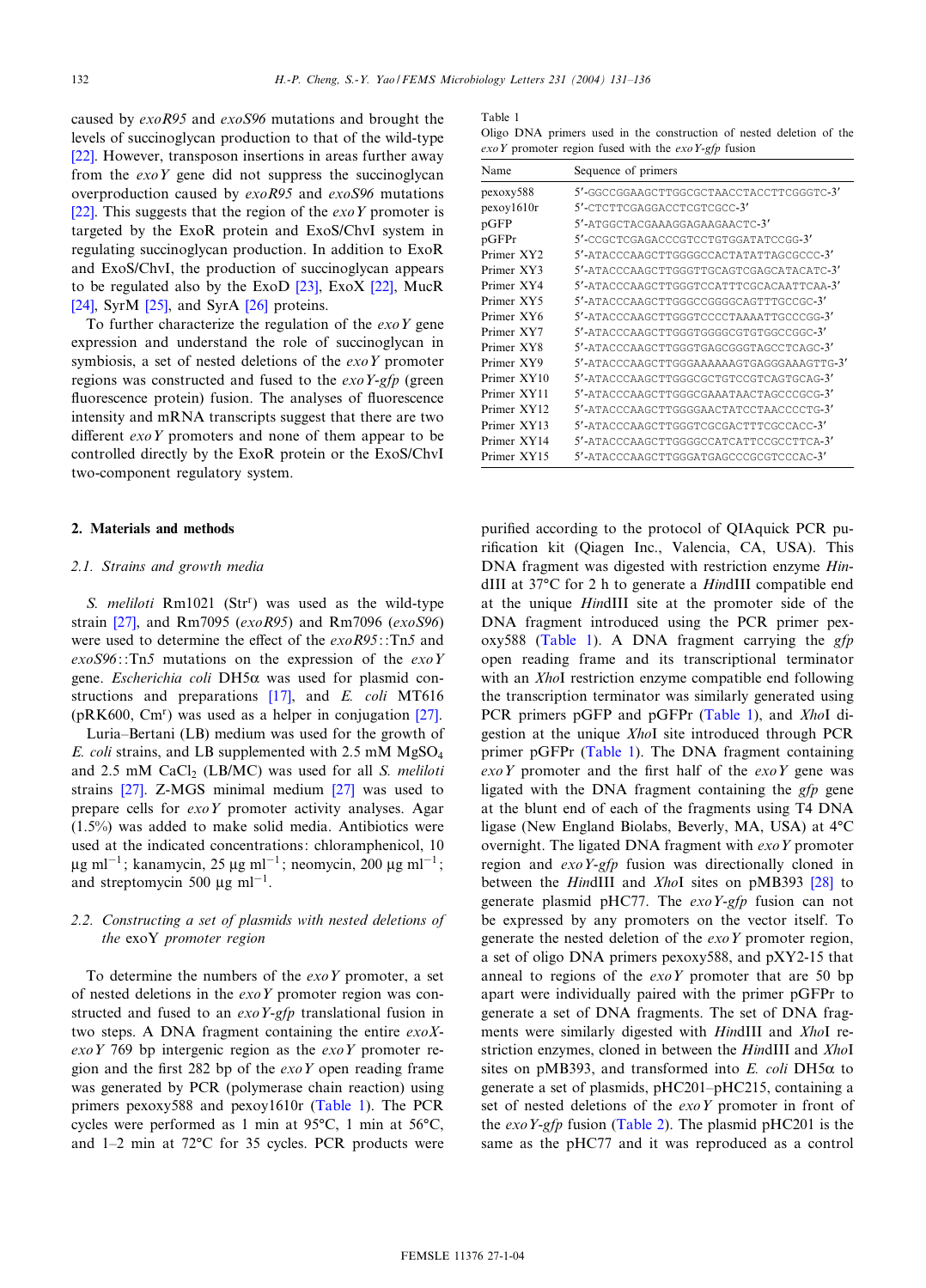<span id="page-2-0"></span>Table 2 Plasmids used in the study

| Plasmid             | $\exp Y$ promoter region | Sources   |
|---------------------|--------------------------|-----------|
| pMB393              | none                     | [28]      |
| pHC201 (pHC77)      | $-769$ to $-1$           | this work |
| pHC202              | $-701$ to $-1$           | this work |
| pHC203              | $-651$ to $-1$           | this work |
| pHC204              | $-591$ to $-1$           | this work |
| pHC205              | $-551$ to $-1$           | this work |
| pHC206              | $-504$ to $-1$           | this work |
| pHC207              | $-454$ to $-1$           | this work |
| pH <sub>C</sub> 208 | $-404$ to $-1$           | this work |
| pHC209              | $-355$ to $-1$           | this work |
| pHC210              | $-304$ to $-1$           | this work |
| pHCl1               | $-254$ to $-1$           | this work |
| pHCl <sub>2</sub>   | $-207$ to $-1$           | this work |
| pHC213              | $-154$ to $-1$           | this work |
| pHCl14              | $-104$ to $-1$           | this work |
| pHC215              | $-54$ to $-1$            | this work |

construction. The plasmids pMB393 and pHC201^ pHC215 were extracted from same numbers E. coli DH5 $\alpha$  cells carrying the plasmids Wizard<sup>R</sup> Plus SV Minipreps DNA purification system kit (Promega Corporation, Madison, WI, USA) following manufacturer's instruction. The plasmids were digested with HindIII and XhoI restriction enzymes and resolved on agarose gel using electrophoresis to confirm the nested deletion in the  $e\alpha Y$  promoter region (data not shown). The similarity of the intensity of the DNA bands on agarose gel suggests that copy numbers of the plasmids were not significantly affected by the difference in the regions of the  $exoY$  promoter on the plasmids.

## 2.3. Measuring exoY promoter activities

The level of average GFP fluorescence intensity per cell ('specific GFP expression' for short) was determined and used to represent the activities of the  $exoY$  promoters since the copy numbers of the plasmids with different parts of the  $exoY$  promoter region appear to be similar. To determine the specific GFP expression, S. meliloti cells were collected from LB/MC liquid cultures, washed, resuspended to  $OD_{600}$  0.1 in Z-MGS media, and incubated with shaking at 30°C for two more days. Z-MGS cultures were diluted 1:10, and transferred to wells in a transparent 96-well plate and wells in a black 96-well plate in equal amounts. The cultures in transparent 96-well plates were used to determine the cell density using an absorbance microplate reader (Spectra Max 340PC, Molecular Device, Sunnyvale, CA, USA) and the cultures in black 96-well plates were used to determine the intensity of GFP fluorescence using a fluorescence microplate reader (Spectra Max Germini XS, Molecular Device, Sunnyvale, CA, USA). Both cell density and GFP fluorescence intensity of individual culture were collected and analyzed using a computer program (SpectroSoft, Molecular Device, Sunnyvale, CA, USA). The GFP fluorescence intensity of a culture was normalized to its cell density to generate the average specific GFP expression. The specific GFP expression was used to represent the *exoY* promoter activities.

#### 2.4. Detecting transcripts from both exoY promoters

Three special oligo DNA primers were designed to detect the transcripts from the  $exoY$  promoters on the plasmid carrying the set of nested deletions of the  $e^{x}$  [pro](#page-4-0)[mo](#page-4-0)ter using RT-PCR (reverse transcription-PCR) (Fig. 2A). Primer 1 (5'-TTTGTATAGTTCATCCATGCC-3') anneals to the end of the gfp open reading frame on the promoter fusion plasmids and it was used to synthesize the first stran[d of cDN](#page-4-0)A based on the RNA transcripts in RT reactions (Fig. 2A). Because the *gfp* gene is only carried on the plasmid, using a primer that anneals only to the gfp gene, makes it possible to measure the impact of the nested deletions on the expression of the  $e^{x}$  gene from the plasmids in different genetic backgrounds. Primer 2 (5'-ATGGCT AGCAAAGGAGAAGA-3') anneals to a region just downstream of the  $P_{exo\,Ydown}$  promoter and primer 3 (5'-TGAGCGGGTAGCCTCAGC-3') anneals to just downstream of the  $P_{exoYup}$  promoter. Total RNA was extracted from the wild-type strain Rm1021 carrying plasmids pHC201 (both promoters), pHC207 (both promoters), pHC208 ( $P_{exo\,Ydown}$  promoter), pHC214 ( $P_{exo\,Ydown}$ promoter), and pHC215 (no promoter) using RiboPure<sup>®</sup>-Bacteria kit (Ambion Inc. Austin, TX, USA) following manufacturer's instructions. Briefly, the first strand cDNA synthesis was carried out by mixing MMLV-RT with 2.0  $\mu$ g total RNA in a final volume of 20  $\mu$ l. After RT reaction,  $2 \mu l$  of reaction mixture was used as a template for PCR. Both the minus-RT and the minus-template were used as negative controls for the PCRs to ensure the total RNA used free of DNA. The total RNAs were mixed with primer 1 for RT to generate the cDNA based on the transcript(s). Primers 1 and 2 were added together to the RT reactions for the subsequent PCRs. The cDNA copy of the short transcripts from the  $P_{exoYdown}$  promoter can be amplified by primers 1 and 2 in a PCR. The cDNA copy of the long transcript from the  $P_{exoYup}$  promoter can be amplified by primers 1 and 3 in a PCR. The RT-[PCR pro](#page-4-0)ducts were purified and resolved on agarose gel (Fig. 2B).

# 3. Results and discussion

## 3.1. Locating exoY promoters and determining their activities in free-living cells

To identify the location of the putative  $exoY$  promoters, the set of plasmids (pHC201^pHC215) carrying nested deletions of the  $exoY$  promoter region (Table 2) were introduced into the wild-type strain Rm1021 cells by con-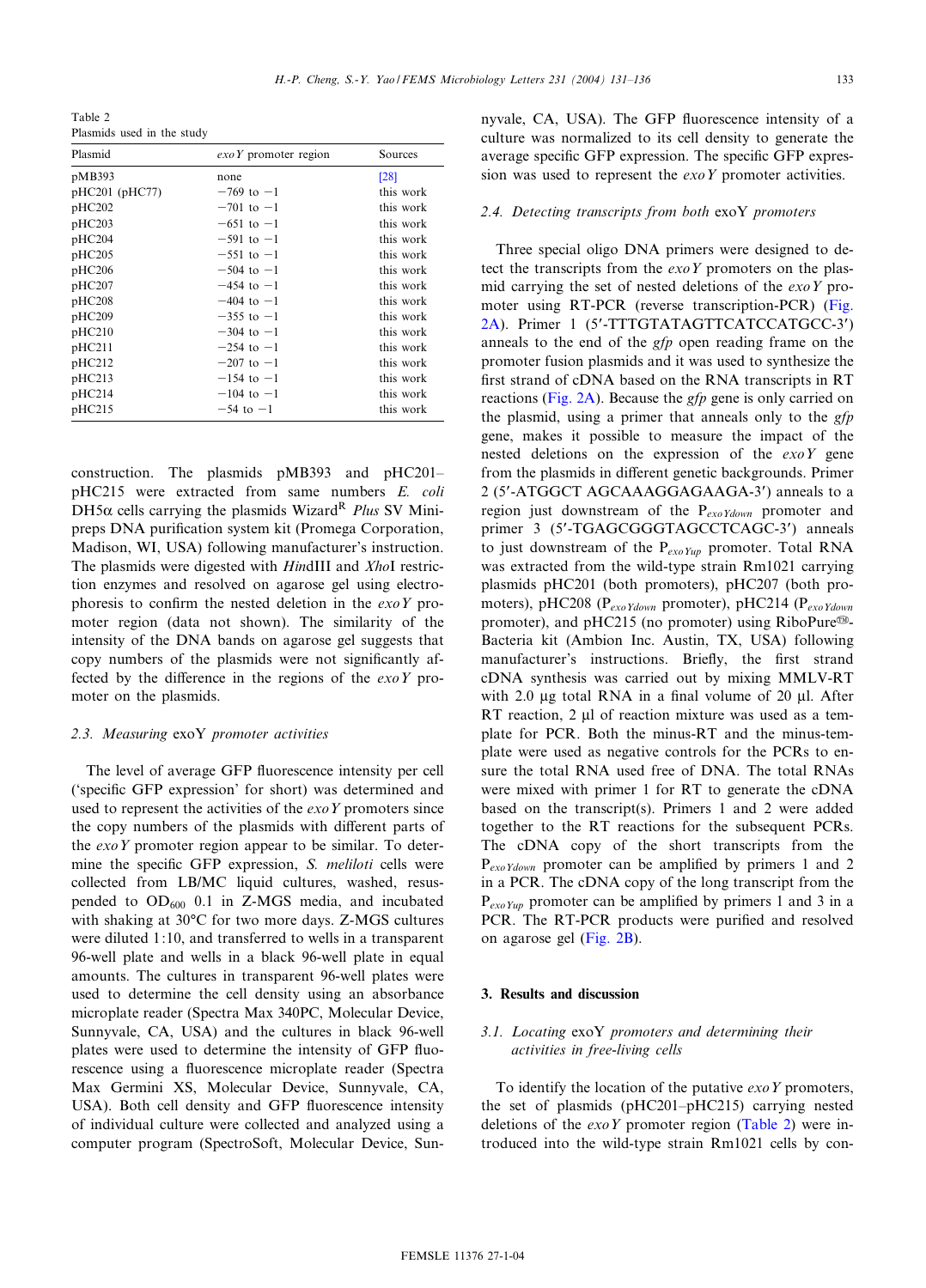<span id="page-3-0"></span>

Fig. 1. Schematic representation of nested deletions in the  $exoY$  promoter region and the effects of the deletions on the expression of the  $exoY$  gene in the wild-type, exoR95, and exoS96 mutant backgrounds. A line graph is used to show the exoY and exoX genes, and the positions of three transposon insertions. The positions of the proposed exoY promoters are marked by short solid bars and arrows. The solid lines are used to represent the regions of the  $exoY$  promoter carried on each of the plasmids. Two gray vertical bars represent the relative position of the proposed  $exoY$  promoters. The sequences of the proposed  $exoY$  promoters are shown at the bottom of the bars. The promoter activities of the set of plasmids carrying nested deletions in wild-type Rm1021,  $exoR95$ , and  $exoS96$  mutant backgrounds are shown in three different bar graphs.

jugation. The levels of average specific GFP expression were determined for each Rm1021 carrying different plasmids in three independent experiments to determine the levels of the  $exoY$  gene expression (Fig. 1).

The level of the specific GFP expression by Rm1021 carrying the plasmid  $pHC215$  with the first 54 bp of the promoter, was the same as Rm1021 carrying the original vector pMB393 (data not shown). This suggests that the exoY-gfp gene fusion was not expressed in Rm1021  $(pHC215)$  cells, which also suggests that the first 54 bp of the exoY promoter region does not contain active  $exoY$  promoter. The level of specific GFP expression of the Rm1021 (pHC214) was consistently higher than that of Rm1021 (pHC215), which suggests that the first 104 bp of the  $exoY$  promoter region contains a complete  $exoY$ promoter that expressed the  $exoY\text{-}gfp$  fusion. The levels of the specific GFP expression were about the same for the Rm1021 (pHC214) and Rm1021 (pHC213), which suggests that there is no additional sequence required for the  $exoY$  promoter on the pHC214 plasmid. Further analysis of the  $-1$  to  $-153$  region of the *exoY* pro[moter in the](www.fruitfly.org/seq_tools/promoter.html) [pHC214 using a promoter predi](www.fruitfly.org/seq_tools/promoter.html)ction program (www.fruit fly.org/seq\_tools/promoter.html), as well as direct comparison of the sequences suggest that the downstream  $e x o Y$ promoter,  $P_{exoYdown}$ , is most likely located in the  $-78$  to  $-104$  region of the *exoY* promoter region (Fig. 1).

The levels of the specific GFP expression by Rm1021 cells carrying the plasmids pHC208^pHC214 were about the same, suggesting there was no additional complete exoY promoter in the  $-105$  to  $-404$  exoY promoter region. The level of the specific GFP expression by Rm1021 (pHC207) was consistently higher than that of Rm1021 (pHC208), suggesting there is another  $exoY$  promoter in the  $-356$  to  $-454$  region of the *exoY* promoter region. Further analysis suggested that this upstream  $exoY$  promoter,  $P_{exoYup}$ , is most likely located in the -395 to -425 region (Fig. 1). The plasmid pHC208 carries only the  $-10$ region of the  $P_{exoYup}$  promoter so it was not expressing exo Y gene from the  $P_{exo\,Yup}$  promoter.

The levels of the specific GFP expression by Rm1021 cells carrying plasmids pHC207^pHC201 were similar, which suggests that there is no additional  $exoY$  promoter in the  $-426$  to  $-769$  region.

All together, these results suggest that the  $exoY$  gene can be expressed from two different promoters: an upstream  $P_{exo\,Yup}$  promoter and a downstream  $P_{exo\,Ydown}$  promoter. The proposed locations of the  $exoY$  promoters provide a perfect explanation of the previous tr[ansp](#page-5-0)oson insertion analysis of the  $exoY$  promoter region  $[22]$ . The insertion of Tn5 transposon in the  $\Omega$ 302 and  $\Omega$ 321 mutants (Fig. 1) blocks the *exoY* expression from the  $P_{exoYuv}$ promoter but not the P<sub>exoYdown</sub> promoter in both exoR95 and exoS96 mutant backgrounds so that the colonies appear dim but not dark. This is because the expression of the  $exoY$  gene from the  $P_{exoYdown}$  promoter was sufficient to support succinoglycan biosynthesis. The Tn5 insertion in the  $\Omega$ 351 mutant was upstream of both exoY promoters, so it can not suppress the overexpression of the exoY gene in neither exoR395 nor exoS396 mutant backgrounds. The  $exoR395\Omega351$  and  $exoS395\Omega351$  double mutants continue to overproduce succinoglycan.

# 3.2. Detecting transcription products of the two exoY promoters

Analyses of the nested deletions of the  $exoY$  promoter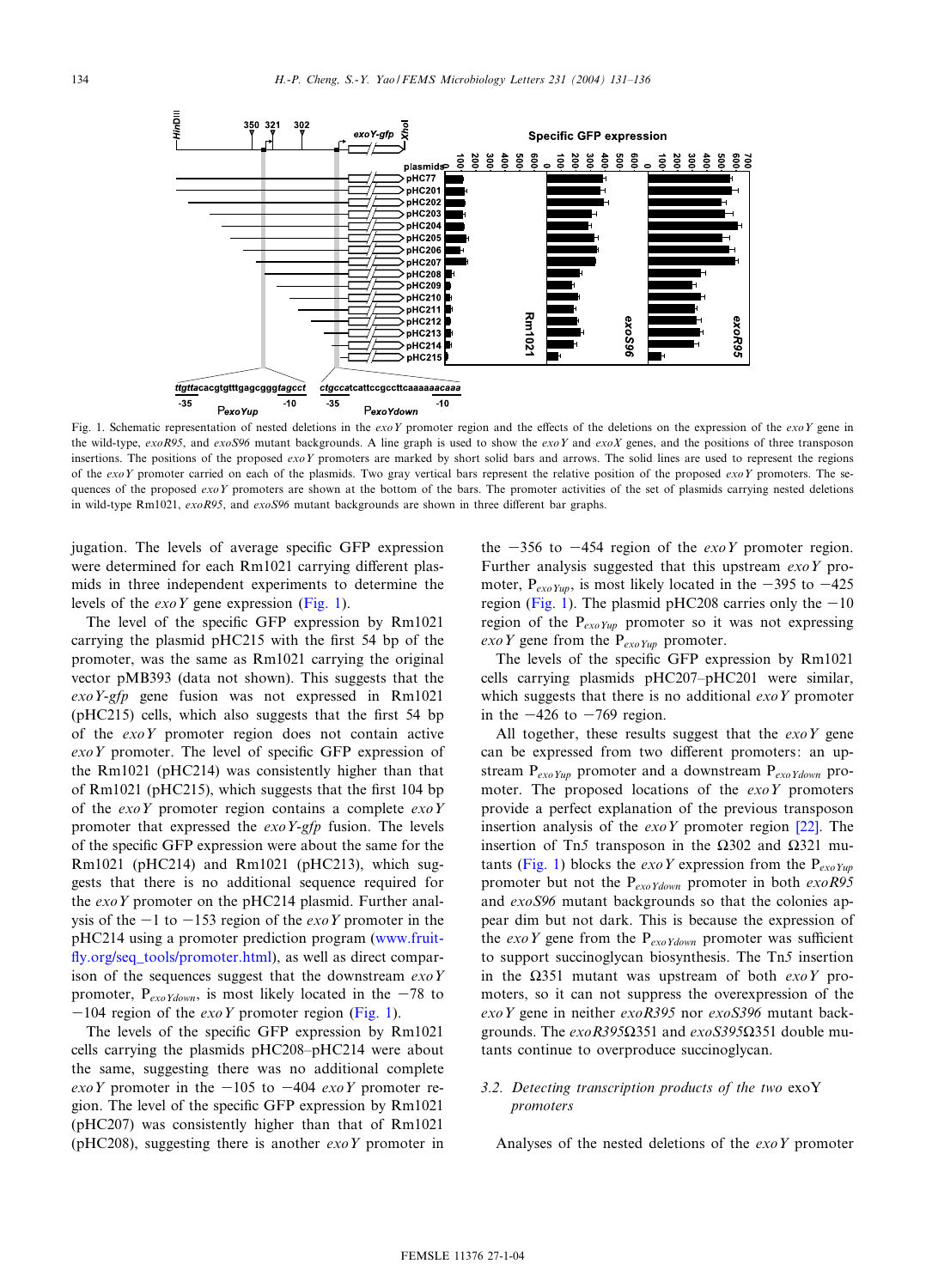<span id="page-4-0"></span>

Fig. 2. Schematic representations showing the positions of the RT-PCR primers in the  $e x o Y$  promoter region in A and a picture showing the RT-PCR products in B. A: Line graphs showing the  $exoY$  promoter region, the positions of proposed  $exoY$  promoters, the predicted transcripts, the areas the RT-PCR primer anneals to, and the  $e x o Y$  promoter area in the plasmids used in the study. B: A picture of agarose gel showing DNA size standard (lane 1), RT-PCR products from cells carry plasmid pHC201 (lane 2), pHC207 (lane 3), pHC208 (lane 4), pHC214 (lane 5), and pHC215 (lane 6).

region suggested there were two  $e^{x}$  promoters, which should produce two different transcripts, one long transcript and one short transcript. RT-PCR and three specially designed primers (Fig. 2A) were used to detect the possible tran[scripts fro](#page-1-0)m the  $exoY$  promoter as described in details in Section 2. This will allow the simultaneous detection of both long and short *exoY-gfp* transcripts.

As shown in Fig. 2B, no DNA fragment was detected on the agarose gel when total RNA from Rm1021 (pHC215) was used as the template for RT-PCR. This suggests that there was no transcript produced and that the first 54 bp of the  $exoY$  promoter region does not include an active  $e \times oY$  promoter. The fact that no nonspecific DNA fragments were detected also confirmed the specificity of the primers 1, 2, and 3. A  $0.7$  kb DNA fragment was detected when total RNA from Rm1021 (pHC214) was used as the template. The size of this fragment matches the distance between the sites that primers 1 and 2 anneal to. This suggests that the short transcript of the *exoY-gfp* gene was produced by Rm1021 (pHC214). This is consistent with the suggestion that the  $-78$  to  $-104$  region contains the P<sub>exoYdown</sub> promoter. The 0.7 kb DNA fragment was detected again when total RNA from Rm1021 (pHC208) was used as template. This suggests the  $-1$  to  $-404$  region of the *exoY* promoter contains only the  $P_{exoYdown}$  promoter. An additional 1.1 kb DNA fragment was detected when total RNA from either Rm1021 (pHC201) or Rm1021 (pHC207) was used as the template. The size of the 1.1 kb fragment matches the distance between the sites that primers 1 and 3 anneal to. This suggests it was amplified from the long transcript expressed from the  $P_{exoYup}$  promoter. These results suggest that the exoY promoter region  $(-1 \text{ to } -454)$  on the plasmid 207 contains another active  $e \times oY$  promoter, which is consistent with the proposed location of the  $P_{exoYup}$  promoter.

# 3.3. Both exoY promoters are induced by the exoR95 and exoS96 mutations

The expression of the  $exoY$  gene is [upr](#page-5-0)egulated in exoR95 and exoS96 mutant backgrounds [22]. This could be the result of the induction of one or both of the  $P_{exoYdown}$  and  $P_{exoYup}$  promoters. It is also possible that there are additional  $e \times oY$  promoters that are only active in the exoR95 and exoS96 mutant backgrounds. To examine all these possibilities, the entire set of the plasmids carrying the nested deletions of the  $exoY$  promoter was introduced into the S. meliloti strains Rm7095 (exoR95 mutant) and Rm7096 (exoS96 mutant) cells by conjugation. The specific GFP expression was dete[rmined](#page-3-0) for each of strains carrying one of the plasmids (Fig. 1). In the  $exoR95$  mutant background, the specific GFP expression was 80 for Rm7095 (pHC215), 330 for Rm7095 carrying plasmids pHC208-pHC214, and 550 for Rm7095 carrying plasmids pHC77, and pHC201-pHC207. In the exoS96 mutant background, the specific GFP expression was 70 for Rm7096 (pHC215), 200 for Rm7096 carrying plasmids pHC208-pHC214, and 340 for Rm7096 carrying plasmids pHC77, and pHC201-pHC207. The  $exoY$  gene was expressed at two levels in both exoR95 and exoS96 mutant background as measured by specific GFP expression, which is similar to that in the wild-type background. The fact that the  $exoY$  gene was expressed in two levels by the same plasmids suggests that the  $e x o Y$  gene was expressed from the same two promoters in the exoR95 and exoS96 mutant backgrounds as in the wild-type background. The two levels of the  $e \times oY$  gene expression in the exoR95 and exoS96 mutant backgrounds also suggest that there is no additional  $\exp Y$  promoter that is regulated directly by either ExoR protein or ExoS/ChvI two-component regulatory system.

Further analysis of the levels of the  $exoY$  gene expression in different background also suggests that the expression is the highest in the exoR95 mutant background and second highest in the *exoS96* mutant background, which is consiste[nt with](#page-5-0) previous analyses based on lacZ and phoA fusions [14,15]. What is also interesting is that the expressions from  $P_{exoYup}$  and  $P_{exoYdown}$  promoters were both upregulated in both exoR95 and exoS96 mutant backgrounds. The upregulation of transcription is often the results of the specific interactions between transcriptional regulators and specific DNA sequence elements. Similar DNA sequences were often found around the promoters that are similarly regulated, but no obviously similar DNA sequences or elements were found around  $P_{exoYup}$  and